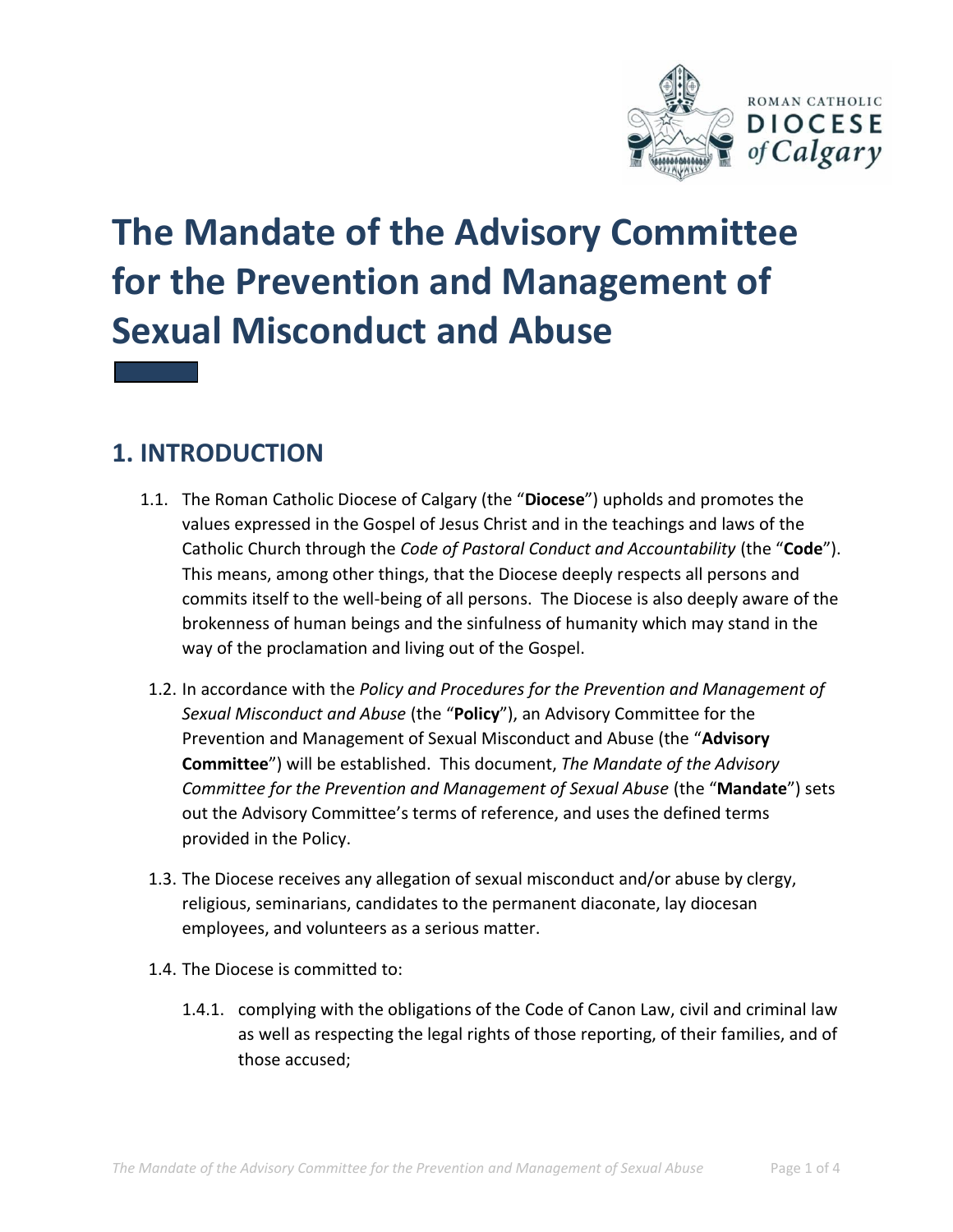- 1.4.2. promoting a greater awareness of the devastating effects of sexual misconduct and abuse, ensuring measures are in place to prevent them and the appropriate response of clergy, religious, seminarians, candidates to the permanent diaconate, lay diocesan employees, and volunteers to any reports of sexual abuse; and
- 1.4.3. supporting the spiritual and emotional well-being of those who have been affected by sexual misconducts and abuse – the victim, their families, and the parish, institution or agency where the incident(s) took place.

#### **2. ADVISORY COMMITTEE PURPOSE**

- 2.1. The Bishop will appoint the Advisory Committee to support the work of the Delegate and the Deputy Delegate in the response of the Diocese to incident reports received of sexual misconduct and/or abuse allegedly committed by clergy, religious, seminarians, candidates to the permanent diaconate, lay diocesan employees, and volunteers.
- 2.2. The Advisory Committee is mandated to review the preliminary investigation reports of the Bishop's Delegate, examine the details of the cases, and provide written feedback to the Bishop.

### **3. ADVISORY COMMITTEE TERMS OF REFERENCE**

- 3.1. The Advisory Committee's role will be to:
	- 3.1.1. assist the Bishop's Delegate and Deputy Delegate during the preliminary investigation as appropriate;
	- 3.1.2. review upon receipt of the incident report and the preliminary investigation report from the Bishop's Delegate allegations of sexual misconduct and/or abuse and provide written feedback to the Bishop on the appropriate and necessary actions to be undertaken by the Diocese that are within its scope;
	- 3.1.3. develop recommendations regarding the pastoral response to all those impacted by the allegation – the victims-survivors, their families, those who have allegedly committed misconduct and/or abuse, those who have been falsely accused, parishes and communities, clergy, religious, and the faithful;
	- 3.1.4. advise the Bishop on the suitability of the accused for a return to ministry and/or employment in the Diocese after considering the above and reviewing the professional assessment reports of the forensic psychologist or psychiatrist;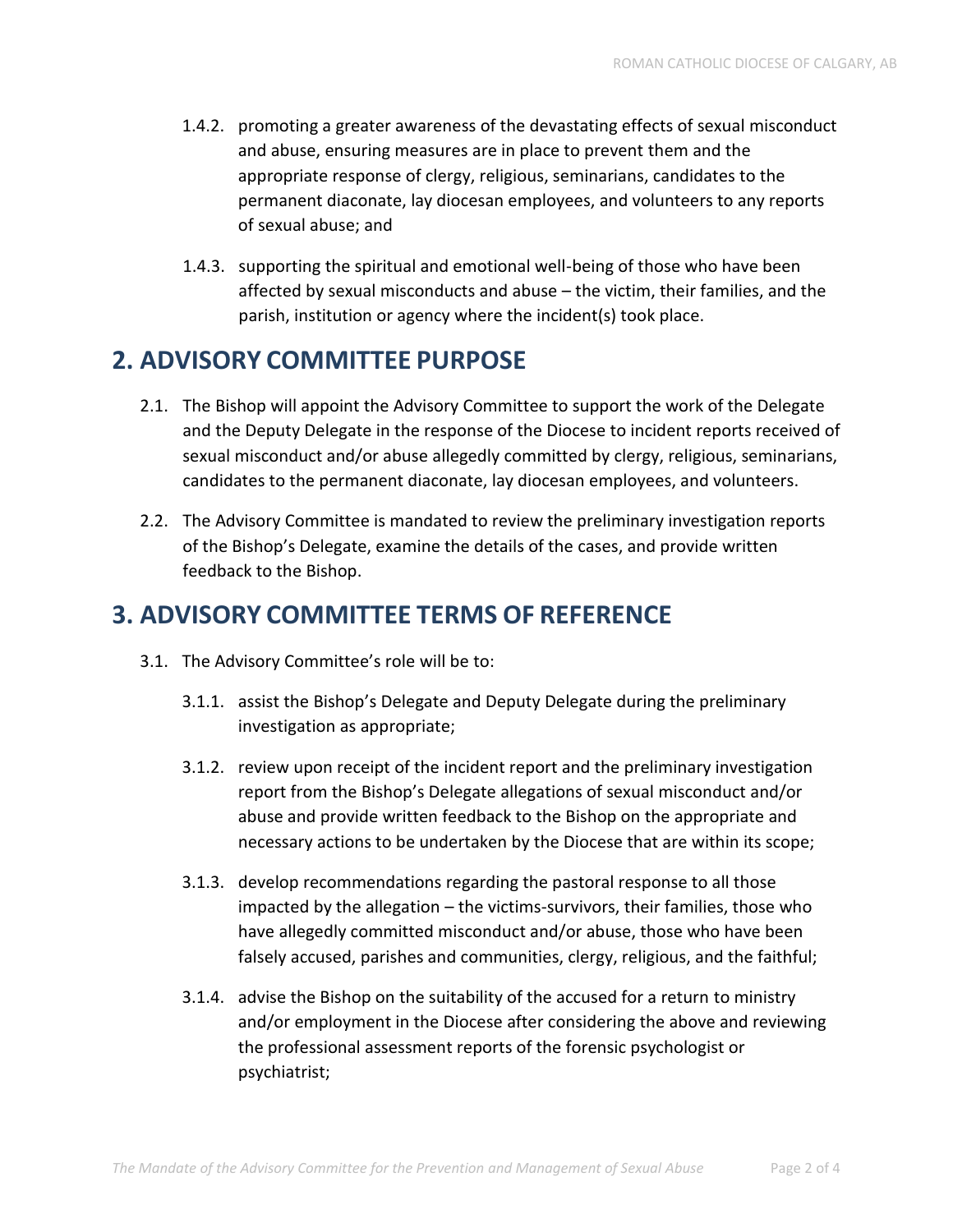- 3.1.5. review the diocesan response to allegations through consultation with a civil lawyer and a canonist; and
- 3.1.6. review the Policy and the files of reports of sexual misconduct and abuse as outlined in the Policy.

#### **4. ADVISORY COMMITTEE MEMBERSHIP**

- 4.1. The Advisory Committee members will be appointed by the Bishop for an initial term of three years, renewable for subsequent terms of one to three years.
- 4.2. The Advisory Committee will consist of at least seven people, with professional experience and competencies and may include a:
	- victim-survivor of sexual misconduct and/or abuse;
	- spiritual director;
	- priest;
	- health care professional;
	- social worker;
	- law enforcement professional;
	- communications professional;
	- canonist; and
	- lawyer.

#### **5. COMMITTEE STRUCTURE**

- 5.1. CHAIR
	- 5.1.1. The Bishop will appoint a Committee Chair whose experience and expertise reflect one or more of the membership competencies.
- 5.2. VICE CHAIR
	- 5.2.1. The Bishop will appoint a Committee Vice-Chair whose experience and expertise reflect one or more of the membership competencies.
- 5.3. EX OFFICIO MEMBERS
	- 5.3.1. The Bishop's Delegate and Deputy Delegate are ex officio members and are not counted in the number of members serving on the Committee.